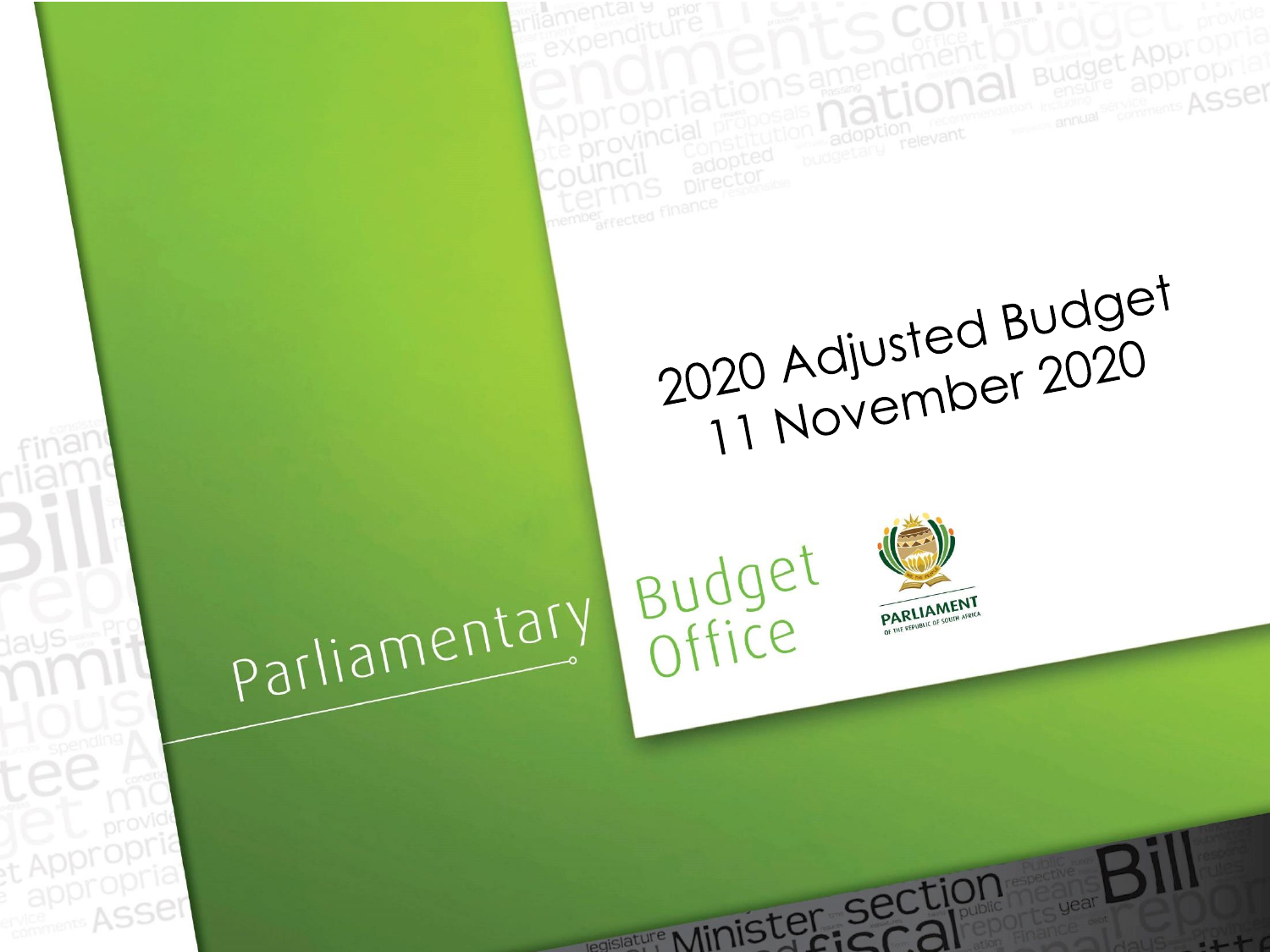# **Outline**

- Introduction
- In-year spending adjustments
- Adjustments to votes to fund SAA
- Adjusted compensation budgets
- Declared unspent funds and projected under expenditure
- Unforeseen and unavoidable expenditure
- Virements and shifts within votes
- Division of revenue
- Changes to provincial equitable share
- Changes to provincial conditional grants
- Changes to local government conditional grants
- In Summary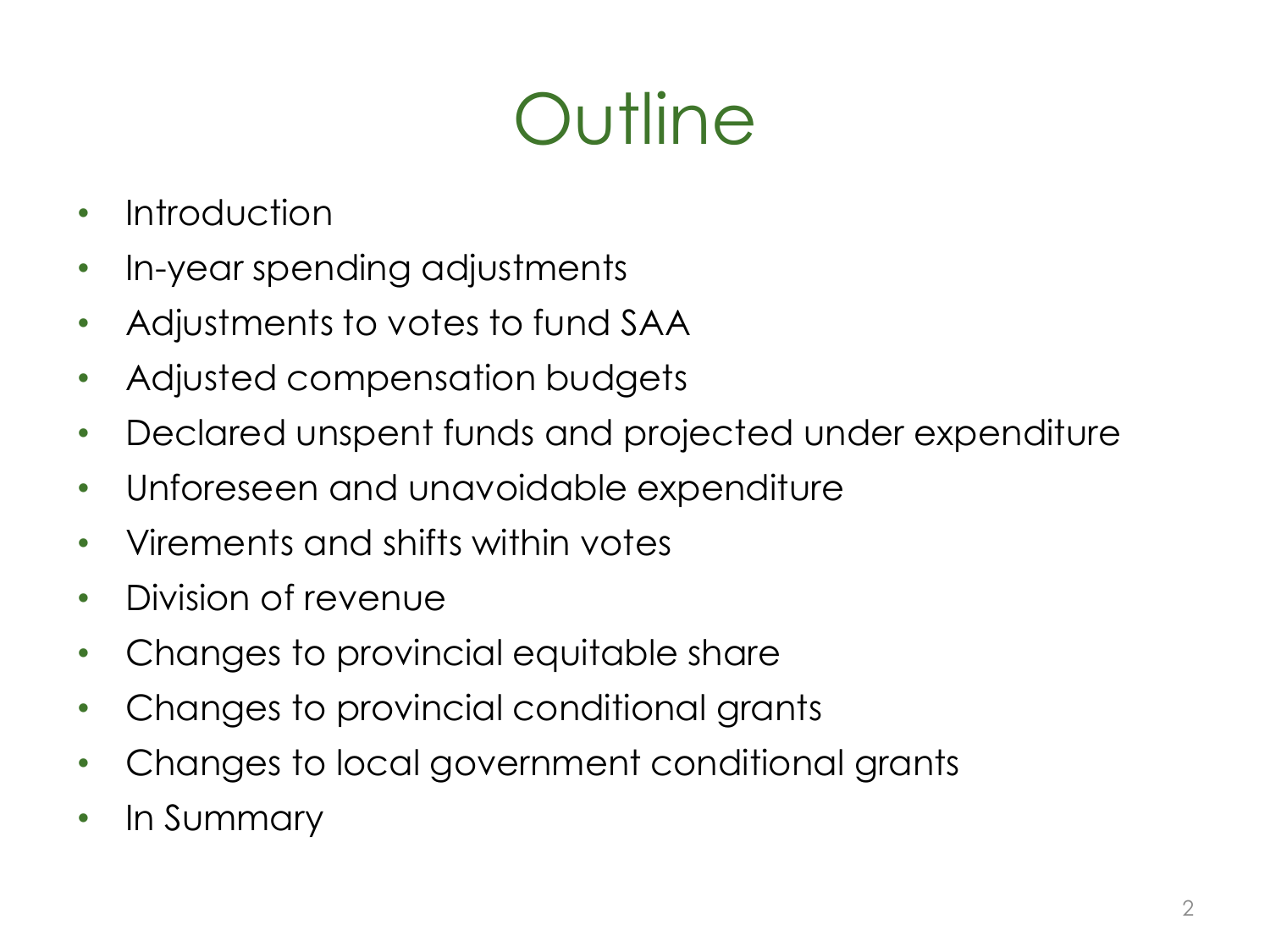# Introduction

- The PBO was established to support the Finance and Appropriations Committees with the implementation of the Money Bills and Related Matters Act of 2009
- The purpose of this presentation is to stimulate discussion on the content of the adjustments budget, which provides for:
	- Unforeseen and unavoidable expenditure
	- Appropriation of monies already announced during the tabling of the annual budget (but not allocated at that stage) including the reduction in COE
	- The shifting of funds between and within votes where a function is transferred or the utilisation of savings (not exceeding 8% of appropriation for a programme)
	- The roll-over of unspent funds from the preceding financial year
- Current year revisions are mainly based on:
	- The Covid-19 fiscal impact
	- Support to SOCs
	- Revisions to baselines to stabilise debt and reduce the budget balance
- The presentation aims to highlight points for discussion when Members consider the adjusted budget  $\overline{\phantom{a}}_3$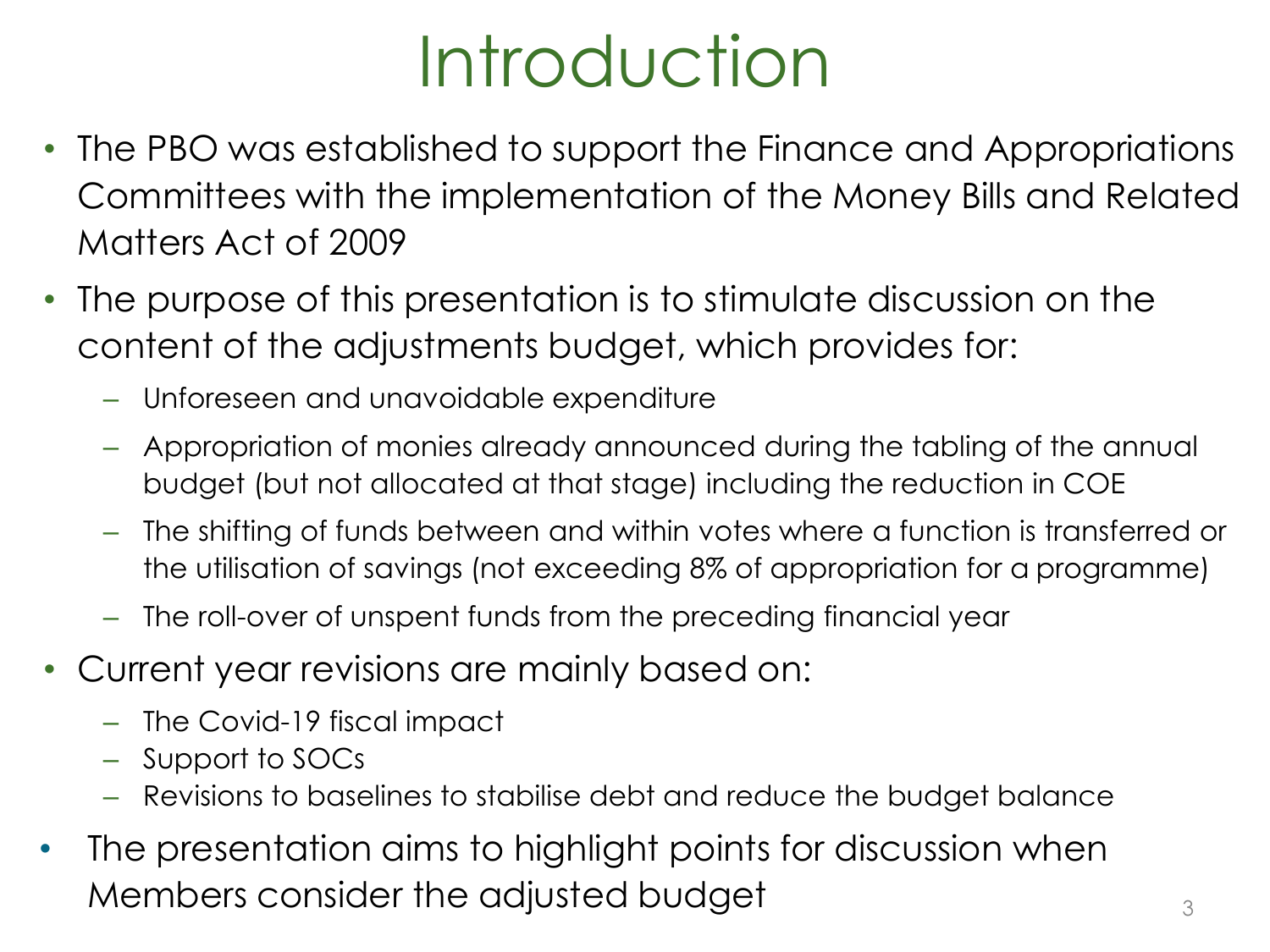## Adjusted National Budget

|                                                 |               | <b>First</b> | Second                      |               |
|-------------------------------------------------|---------------|--------------|-----------------------------|---------------|
|                                                 | Appropriation | adjustments  | adjustments                 | Adjusted      |
|                                                 |               |              | appropriation appropriation |               |
| R thousand                                      | (ENE)         |              | (AENE)                      | appropriation |
| <b>Appropriation by vote</b>                    | 963 114 208   | 24 539 739   | 37 695 790                  | 1025 349 737  |
| Roll-overs                                      |               |              | 1 602 065                   | 1 602 065     |
| Significant and unforeseeable economic and      |               | 24 539 739   |                             | 24 539 739    |
| financial events                                |               |              |                             |               |
| Unforeseeable and unavoidable expenditure       |               |              | 12932274                    | 12932274      |
| Expenditure earmarked in the 2020 Budget        |               |              | 22 066 385                  | 22 066 385    |
| Self-financing                                  |               |              | 1 499 923                   | 1 499 923     |
| Declared unspent funds                          |               |              | (187096)                    | (187096)      |
| Direct charges against the NRF                  | 805 666 311   | (934504)     | (2221454)                   | 782 517 261   |
| COE: President, Members, Judges and Magistrates | 4 2 5 6 1 1 9 |              | (211540)                    | 4044579       |
| Debt-service costs                              | 229 269 955   | 7 174 482    | (3416639)                   | 233 027 798   |
| Provincial equitable share                      | 538 471 528   |              | (17754507)                  | 520 717 021   |
| National Revenue Fund payments                  | 97937         | 13394        | 66 284                      | 177615        |
| Section 70 of the PFMA payments                 |               |              |                             |               |
| Land and Agricultural Development Bank of SA    |               |              | 74366                       | 74366         |
| South African Express Airways                   |               |              | 143395                      | 143 395       |
| <b>SETA</b>                                     | 19412896      | (8122380)    | (1115905)                   | 10 174 611    |
| Subtotal                                        | 1768780519    | 23 605 235   | 15 481 244                  | 1807866998    |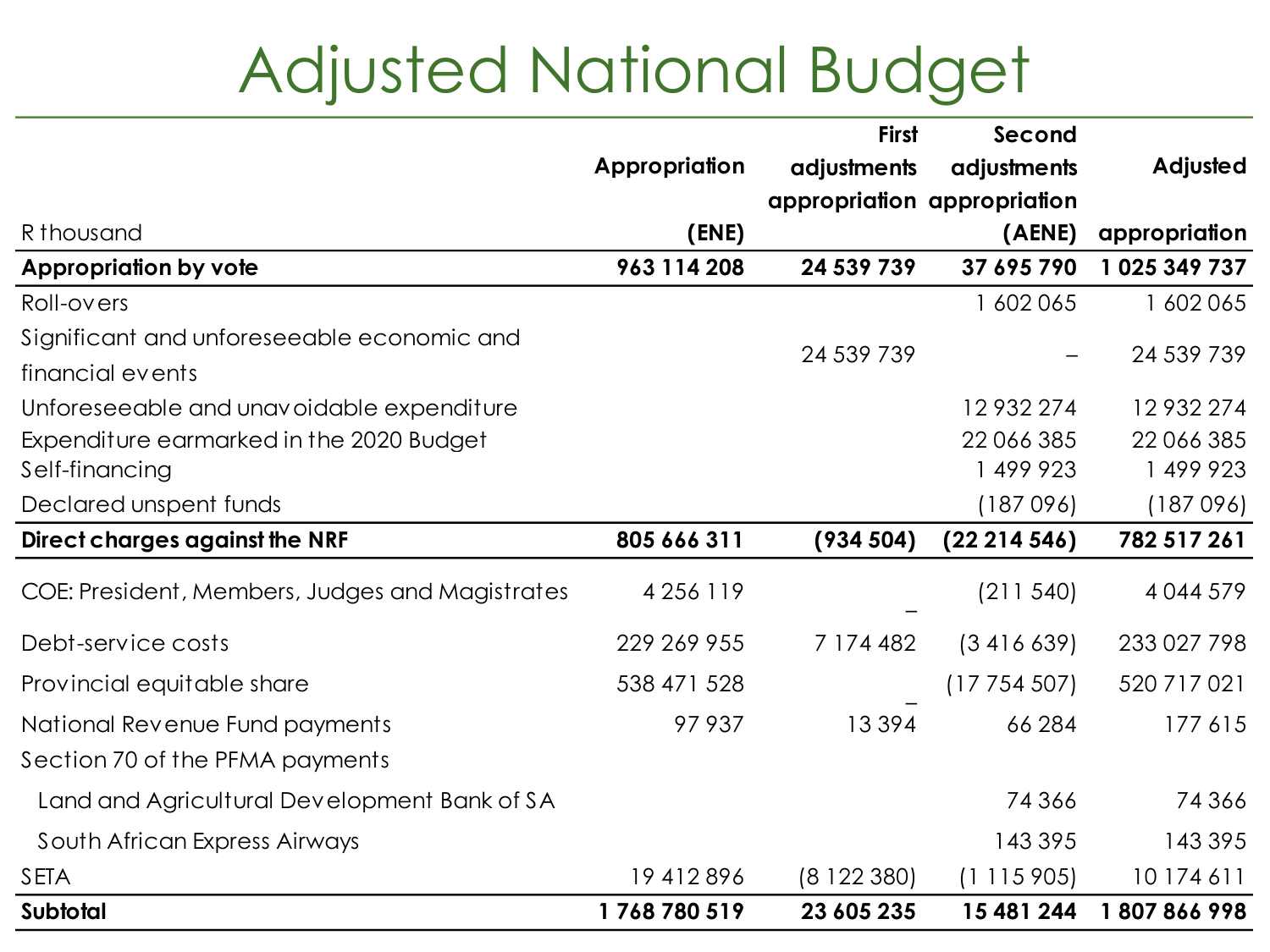## Adjusted National Budget (cont.)

|                                                 |               | <b>First</b> | Second                      |               |
|-------------------------------------------------|---------------|--------------|-----------------------------|---------------|
|                                                 | Appropriation | adjustments  | adjustments                 | Adjusted      |
|                                                 |               |              | appropriation appropriation |               |
| R thousand                                      | (ENE)         |              | (AENE)                      | appropriation |
| <b>Appropriation by vote</b>                    | 963 114 208   | 24 539 739   | 37 695 790                  | 1 025 349 737 |
| Direct charges against the NRF                  | 805 666 311   | (934504)     | (22214546)                  | 782 517 261   |
| Subtotal                                        | 1768780519    | 23 605 235   | 15 481 244                  | 1807866998    |
| Provisional allocation not assigned to votes    | 7 0 20 5 87   |              | (7020587)                   |               |
| Provisional allocation for Eskom restructuring  | 23 000 000    |              | (23 000 000)                |               |
| Compensation of employees adjustment            | (37 806 696)  |              | 37 806 696                  |               |
| Provisional allocation for presidential         |               |              |                             |               |
| employment intervention                         |               | 19 575 434   | (19575434)                  |               |
| Contingency reserve                             | 5 000 000     |              | (5000000)                   |               |
| National government projected underspending     |               |              | (2108558)                   | (2108558)     |
| Total adjustments expenditure estimate          | 1765994410    | 43 180 669   | (3416639)                   | 1805 758 440  |
| <b>Main Budget revenue</b>                      | 1 397 995 560 | (298481913)  | (1582024)                   | 1097931623    |
| Tax revenue                                     | 1 425 417 596 | (304090851)  | (8747664)                   | 1 112 579 081 |
| Non-tax revenue                                 | 35 973 205    | 5 608 938    | 7 165 640                   | 48 747 783    |
| Less: Estimate of Southern Africa Customs Union |               |              |                             |               |
| payments                                        | (63395241)    |              |                             | (63395241)    |
| <b>Budget balance</b>                           | (367998850)   | (341662582)  | 1834615                     | (707826817)   |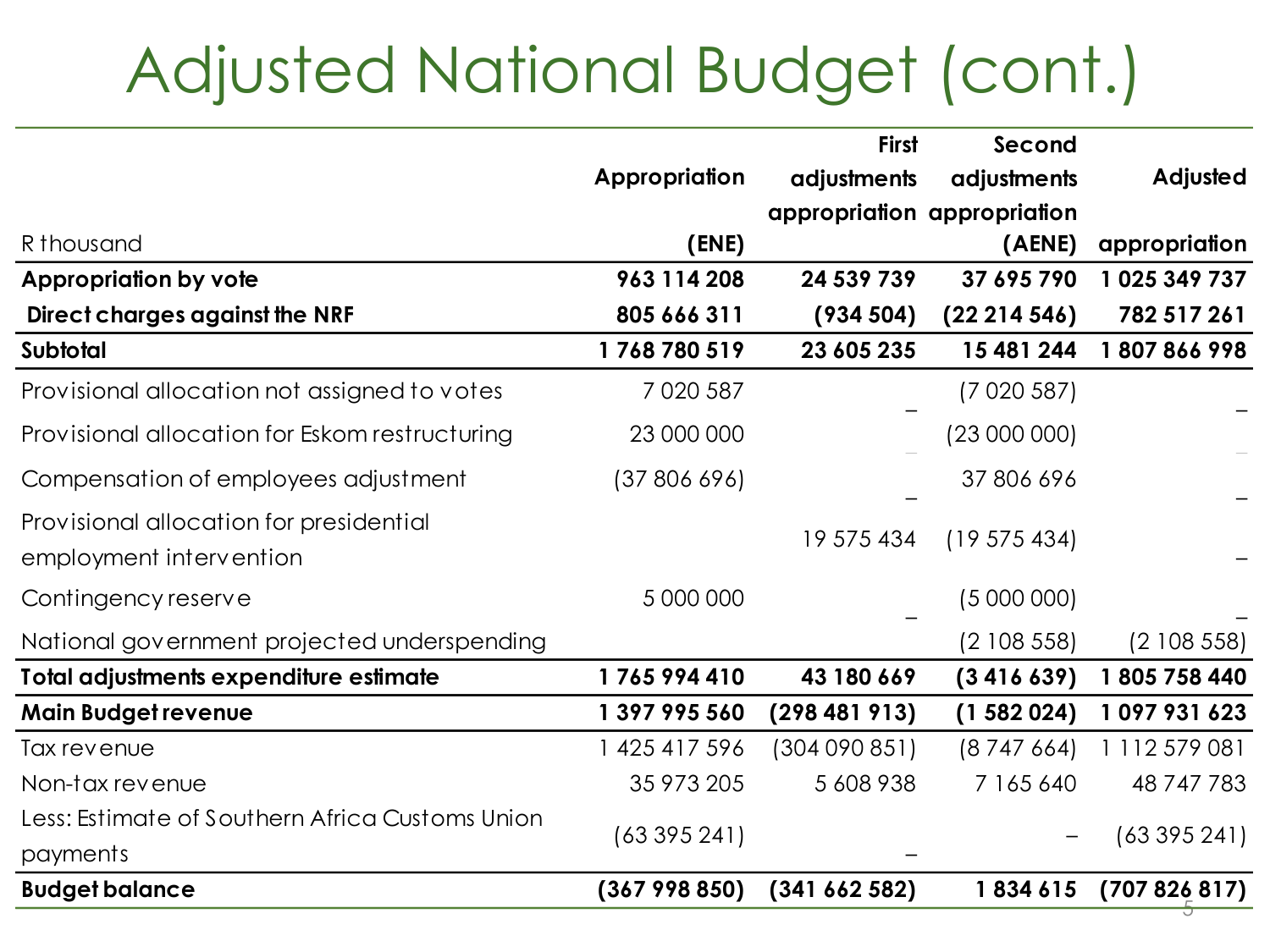### Adjustments per vote to fund SAA

|                |                                            | <b>R'000</b> |              |                                                                   | <b>R'000</b>       |
|----------------|--------------------------------------------|--------------|--------------|-------------------------------------------------------------------|--------------------|
|                | The Presidency                             | 6 6 20       | 21           | Civilian Secretariat for the Police                               | 1651               |
| $\overline{2}$ | Parliament                                 | 24 279       | 22<br>25     | <b>Correctional Services</b><br><b>Justice and Constitutional</b> | 308 166<br>194 554 |
| 3              | Cooperative Governance                     | 255 352      |              | Development                                                       |                    |
| 4              | Government Communication and               | 5 9 0 0      | 26           | Military Veterans                                                 | 54 227             |
|                | Information System                         |              | 28           | Police                                                            | 1 195 622          |
| 5              | <b>Home Affairs</b>                        | 98311        | 29           | Agriculture, Land Reform and Rural                                | 171 534            |
| 6              | International Relations and<br>Cooperation | 28 6 58      | 30           | Development<br>Communications and Digital                         | 38 481             |
| 7              | National School of Government              | 2 2 0 5      |              | Technologies                                                      |                    |
| 8              | <b>National Treasury</b>                   | 362 282      | 31           | <b>Employment and Labour</b>                                      | 39 7 9 5           |
| 10             | <b>Public Enterprises</b>                  | 57 168       | 32           | Environment, Forestry and Fisheries                               | 95836              |
|                |                                            |              | 33           | Human Settlements                                                 | 345 399            |
| 11             | <b>Public Service and Administration</b>   | 21 622       | 34           | Mineral Resources and Energy                                      | 91 275             |
| 13             | Public Works and Infrastructure            | 234 280      | 35           | Science and Innovation                                            | 87085              |
| 14             | <b>Statistics South Africa</b>             | 45046        | 36           | <b>Small Business Development</b>                                 | 27 434             |
| 15             | <b>Traditional Affairs</b>                 | 1947         | 37           | Sports, Arts and Culture                                          | 55 937             |
| 16             | <b>Basic Education</b>                     | 275926       | 38           | Tourism                                                           | 17 179             |
| 17             | <b>Higher Education and Training</b>       | 1 132 863    | 39           | Trade, Industry and Competition                                   | 109 512            |
| 18             | Health                                     | 694 187      | 40           | Transport                                                         | 681 275            |
| 20             | Women, Youth and Persons with              | 7476         | 41           | Water and Sanitation                                              | 200 919            |
|                | <b>Disabilities</b>                        |              |              | Announced in the 2020 Budget speech                               | 3 5 29 9 9 7       |
|                |                                            |              | <b>Total</b> |                                                                   | 10 500 000         |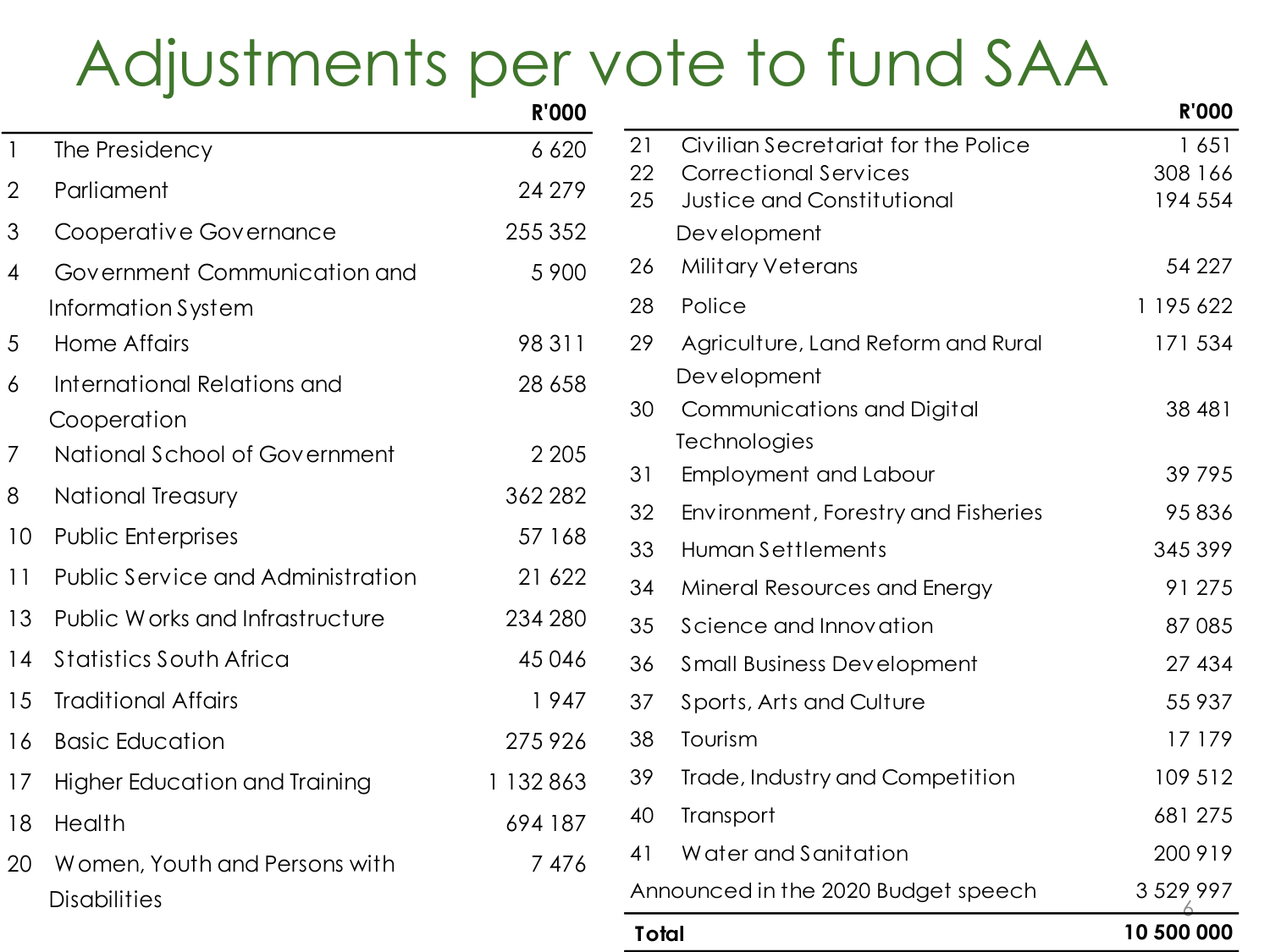### Adjusted compensation budgets

|                | Vote                                            | <b>R'000</b> |                 | Vote                                             | <b>R'000</b> |
|----------------|-------------------------------------------------|--------------|-----------------|--------------------------------------------------|--------------|
|                |                                                 |              | 22              | <b>Correctional Services</b>                     | (1269937)    |
|                | 1 The Presidency                                | 10869        | 23              | <b>Defence</b>                                   | (956 250)    |
|                | President and Deputy presidents' salaries       | (83)         | 24              | Independent Police Investigative Directorate (R1 | 309          |
| $\overline{2}$ | Parliament                                      | (60328)      |                 | 927174)                                          |              |
|                | Members' remuneration                           | (30683)      | 25              | <b>Justice and Constitutional Development</b>    | (438938)     |
| 3              | <b>Cooperative Governance</b>                   | (23916)      |                 | Magistrates' salaries                            | (107768)     |
|                | <b>Government Communication and Information</b> |              | 26              | <b>Military Veterans</b>                         | (11 504)     |
| 4              | System                                          | (17605)      | 27              | Office of the Chief Justice                      | (41720)      |
| 5              | <b>Home Affairs</b>                             | (216585)     |                 | Judges salaries                                  | (73006)      |
| 6              | <b>International Relations and Cooperation</b>  | (189978)     |                 | 28 Police                                        | (4965214)    |
| 7              | <b>National School of Government</b>            | (3776)       | 29              | Agriculture, Land Reform and Rural Development   | (24494)      |
|                | <b>8</b> National Treasury                      | (68545)      | 30              | <b>Communications and Digital Technologies</b>   | (46069)      |
|                | 10 Public Enterprises                           | (18074)      | 31              | <b>Employment and Labour</b>                     | (29385)      |
|                | 11 Public Service and Administration            | (10811)      | 32              | <b>Environment, Forestry and Fisheries</b>       | (126180)     |
|                | 12 Public Service Commission                    | (13847)      | 33 <sub>°</sub> | <b>Human Settlements</b>                         | (36 226)     |
|                | 13 Public Works and Infrastructure              | (35979)      | 34              | <b>Mineral Resources and Energy</b>              | (100 498)    |
|                | 14 Statistics South Africa                      | (100 434)    |                 | 35 Science and Innovation                        | (20000)      |
|                | <b>15 Traditional Affairs</b>                   | (5137)       |                 | <b>36 Small Business Development</b>             | (11 634)     |
|                | <b>16 Basic Education</b>                       | (36347)      |                 | 37 Sports, Arts and Culture                      | (17 470)     |
|                | 17 Higher Education and Training                | (536 076)    |                 | 38 Tourism                                       | (21666)      |
|                | 18 Health                                       | (54800)      |                 | 39 Trade, Industry and Competition               | (78371)      |
|                | <b>19 Social Development</b>                    | 59 938       |                 | <b>40 Transport</b>                              | (34 570)     |
|                | 20 Women, Youth and Persons with Disabilities   | (9433)       |                 | 41 Water and Sanitation                          | (70551)      |
|                | 21 Civilian Secretariat for the Police Service  | (5973)       |                 | Total R'000                                      | (9848745)    |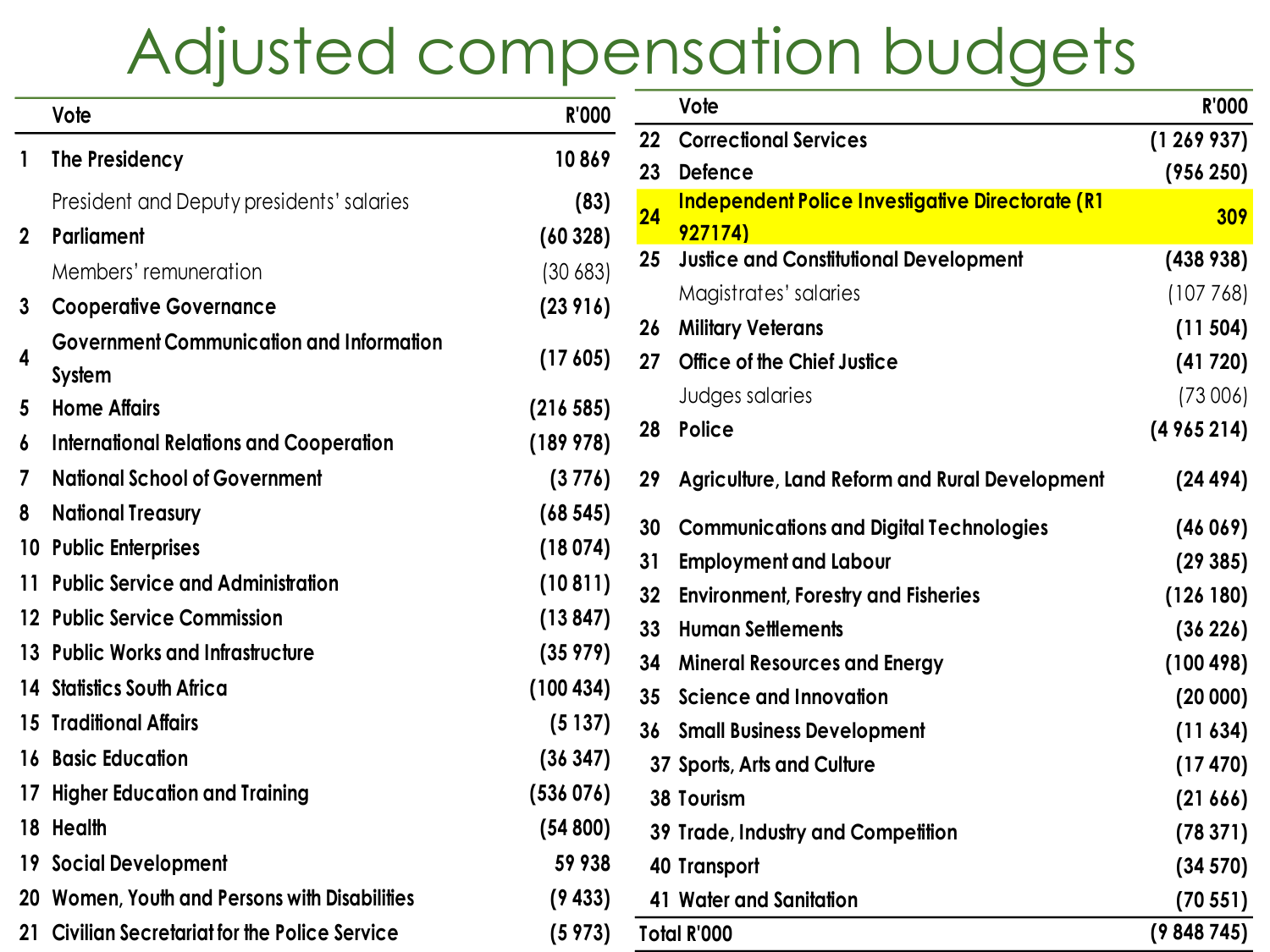## Declared unspent funds and projected underspending

| Vote and description of expenditure                                | <b>R</b> thousand |
|--------------------------------------------------------------------|-------------------|
| 13 Public Works and Infrastructure                                 | 181023            |
| Property Management Trading Entity (R161.192 million);             |                   |
| Construction Industry Development Board (R5.152 million);          |                   |
| Council for the Built Environment (R4.651 million); Agrément South |                   |
| Africa (R3.577 million); and machinery and equipment (R6.451)      |                   |
| <b>Employment and Labour</b><br>31                                 | 6073              |
| Compensation of employees due to delays in the filling of          |                   |
| vacancies as a result of the national lockdown                     |                   |
| <b>Total declared unspent funds</b>                                | 187096            |
| <b>Projected underspending</b>                                     | 2 108 558         |
| Total                                                              | 2 2 9 5 6 5 4     |

Virements and Shifts within vote 31: From compensation of employees to claims against the state<sup>2</sup> of R350 000, which can only be approved by **Parliament**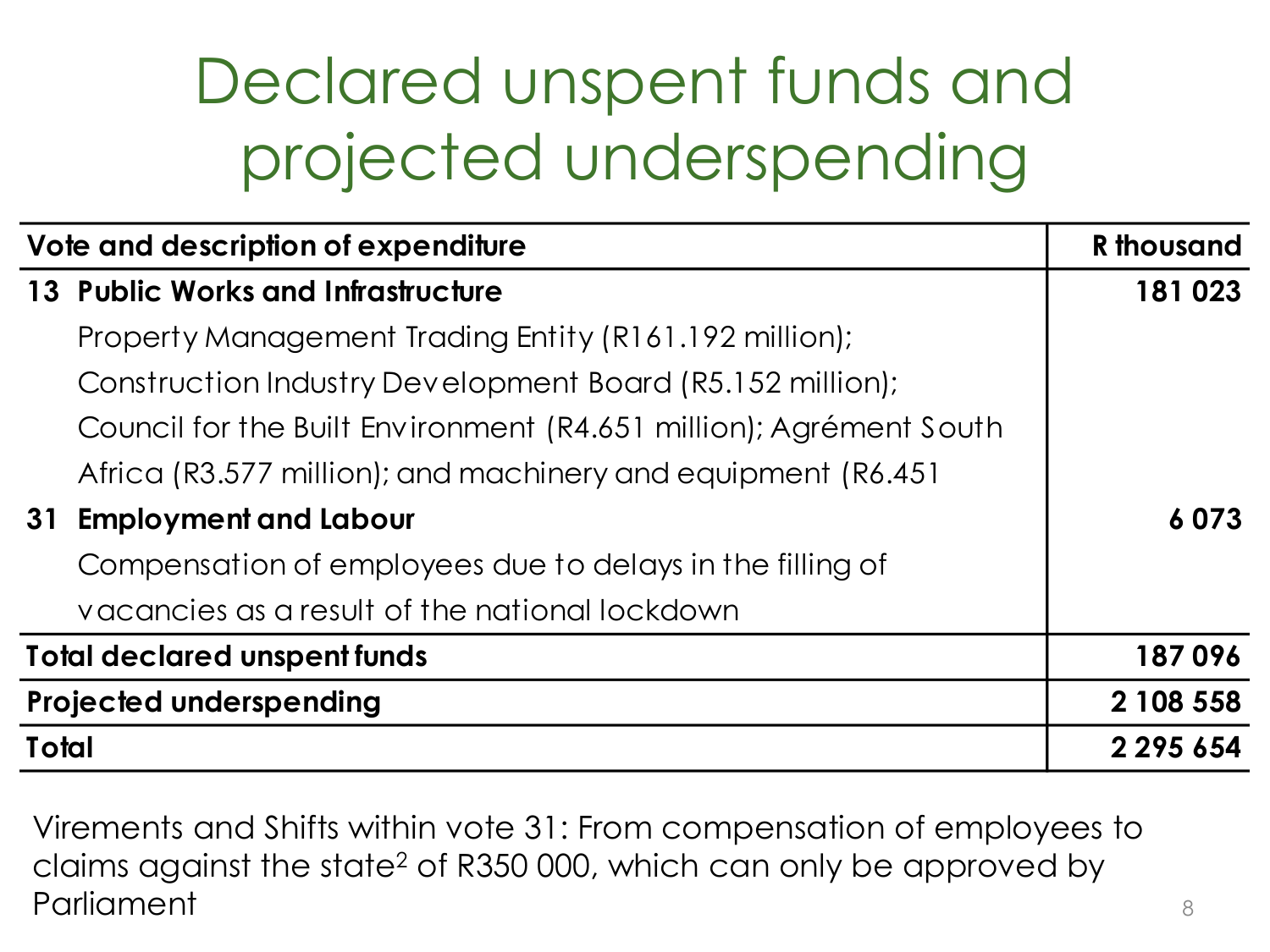### Unforeseen and unavoidable

|                 | Vote                                                                                         | <b>R'000</b> |
|-----------------|----------------------------------------------------------------------------------------------|--------------|
| 8               | <b>National Treasury</b>                                                                     | 7498800      |
|                 | Provincial equitable share: R500 million for direct food relief; and presidential            |              |
|                 | employment intervention: R6 998.8 million for the education employment initiative            |              |
| 13              | <b>Public Works and Infrastructure</b>                                                       | 158880       |
| 16              | <b>Basic Education</b>                                                                       | 1 200        |
| 18              | Health                                                                                       | 393 571      |
| 19              | <b>Social Development</b>                                                                    | 7885624      |
|                 | Presidential employment intervention: R6 796.896 million for the extension of the social     |              |
|                 | relief of distress grant for three months; R500 million for direct food relief; and R588.728 |              |
|                 | <b>million</b> to sustain social workers and early childhood development workers, and employ |              |
|                 | community development practitioners and unemployed youth                                     |              |
| 29              | <b>Agriculture, Land Reform and Rural Development</b>                                        | 1 000 000    |
| 32 <sub>2</sub> | <b>Environment, Forestry and Fisheries</b>                                                   | 1983000      |
| 35              | <b>Science and Innovation</b>                                                                | 44999        |
|                 | Presidential employment intervention: Health promotion agents, enviro-champs, water          |              |
|                 | graduate employment programme, and experiential training programme                           |              |
| 37              | <b>Sports, Arts and Culture</b>                                                              | 665000       |
| 39              | <b>Trade, Industry and Competition</b>                                                       | 120 000      |
|                 | Presidential employment intervention: Global business support                                |              |
| 40              | <b>Transport</b>                                                                             | 630 000      |
| <b>Total</b>    |                                                                                              | 20 431 074   |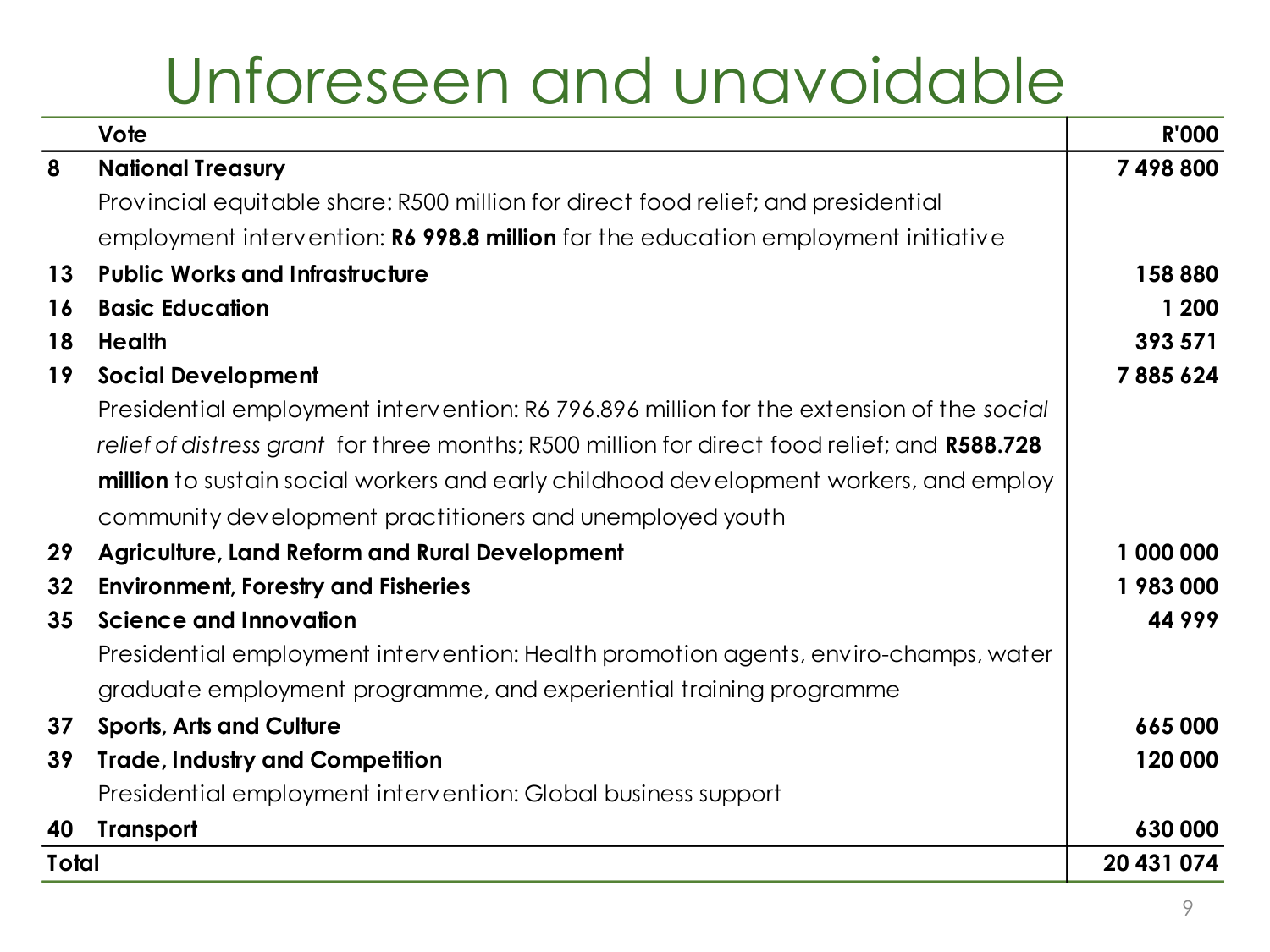## Virements and Shifts within votes

- In most departments:
	- Savings in Goods & Services were shifted for computers or computer services
	- Savings on vacant positions were shifted to Households for leave gratuity

|                                 | <b>Vote 13: Public Works and Infrastructure</b>                                                                                                                                                             |                                                |                                                |         |
|---------------------------------|-------------------------------------------------------------------------------------------------------------------------------------------------------------------------------------------------------------|------------------------------------------------|------------------------------------------------|---------|
| From:                           |                                                                                                                                                                                                             | To:                                            |                                                | R'000   |
| Goods and services              | Communications, operating leases, and<br>Public corporations and<br>travel and subsistence <sup>1</sup> travel,<br>Independent Development Trust '<br>private enterprises<br>contractors, consultants, etc. |                                                | 139 620                                        |         |
| Compensation of<br>employees    | Vacant posts                                                                                                                                                                                                | Compensation of employees                      |                                                |         |
| Machinery and<br>equipment      | Other machinery and equipment                                                                                                                                                                               | Public corporations and<br>private enterprises |                                                |         |
|                                 | Virements to other programmes as a percentage of the programme budget: Prestige Policy of 29.3%                                                                                                             |                                                |                                                |         |
| Total                           |                                                                                                                                                                                                             |                                                |                                                | 149713  |
| <b>Vote 16: Basic Education</b> |                                                                                                                                                                                                             |                                                |                                                |         |
| Goods and services              | School infrastructure backlogs grant <sup>2</sup>                                                                                                                                                           | Machinery and equipment                        | Computers                                      | 4 0 0 0 |
|                                 |                                                                                                                                                                                                             | Goods and services                             | Audit costs, and travel and<br>subsistence     | 13 300  |
|                                 |                                                                                                                                                                                                             | Goods and services                             | Teaching toolkits                              | 9 600   |
|                                 |                                                                                                                                                                                                             | Goods and services                             | Funza Lushaka information<br>management system | 1740    |
| Total                           |                                                                                                                                                                                                             |                                                |                                                | 29 640  |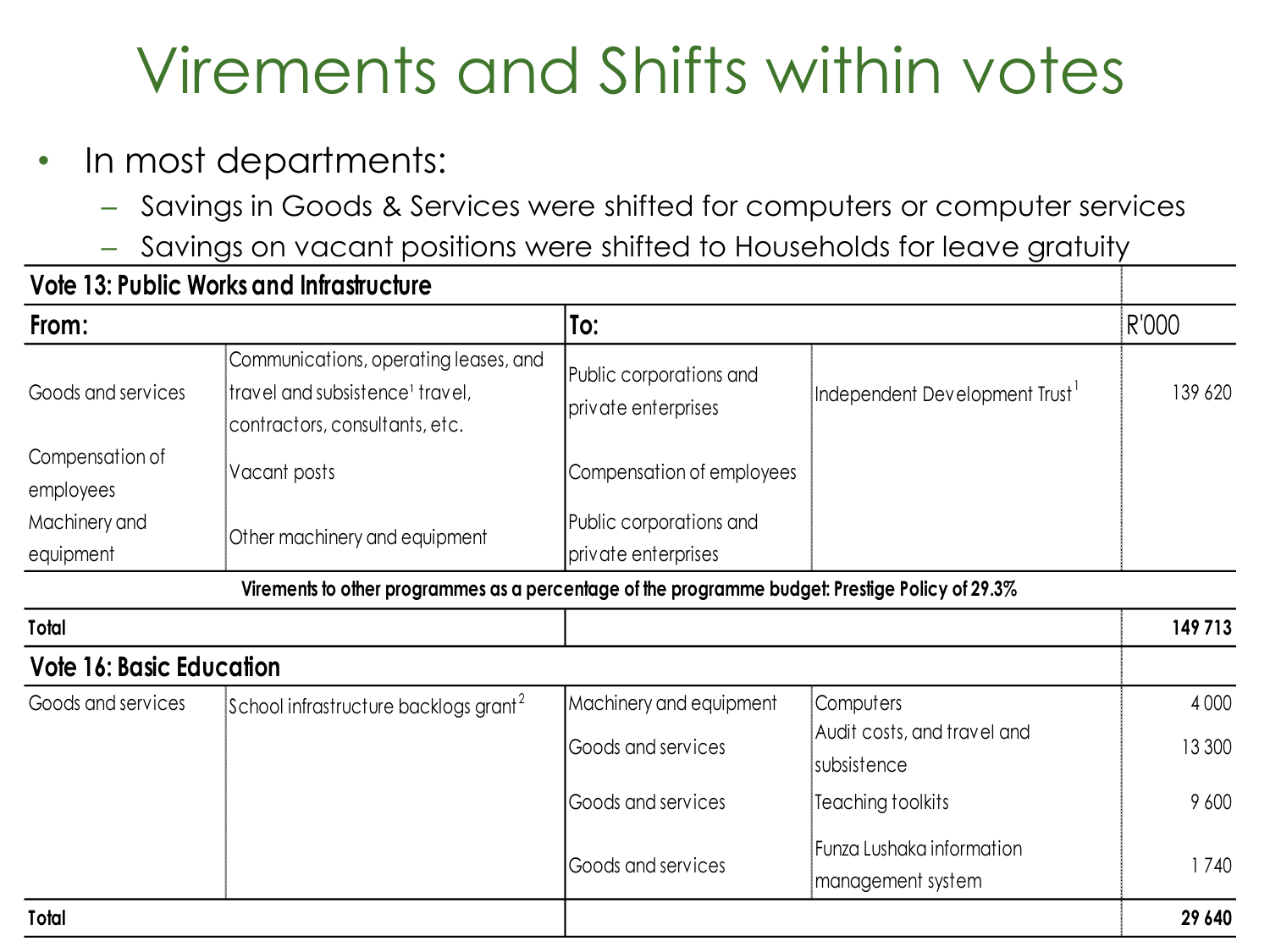## Virements and Shifts within votes (cont.)

#### **Vote 25: Justice and Constitutional Development From: To: R'000** Households Households Provinces and municipalities 180 Households Departmental agencies Vehicle and television and accounts licences 32 Buildings and other fixed structures Buildings<sup>1</sup> Goods and services Zondo Commission 63 000 **Total 295 041**  Capital: Public corporations and private enterprises Passenger Rail Agency of |Public corporations and |Passenger Rail Agency of South Africa: Rolling stock fleet renewal programme private enterprises South Africa: Metrorail (operations) 818 744 Passenger Rail Agency of Payments for financial South Africa: Signalling assets Airports Company South Afric $a^2$  2 324 750 Passenger Rail Agency of South Africa: Metrorail (refurbishment of coaches) **Departmental** agencies and accounts Various tranfers to  $entities<sup>2</sup>$ Departmental agencies $|$ Civil Aviation Authority $^2$ and accounts 155 479 Households Reclassification of funds<sup>1</sup> Public corporations and One-off taxi gratuity 1 135 000 private enterprises **Vote 40 :Transport**

#### **Virements to other programmes as a percentage of the programme budget: Rail Transport of 17.6%<sup>2</sup>**

| Total | $F$ 000<br>---<br>- - |
|-------|-----------------------|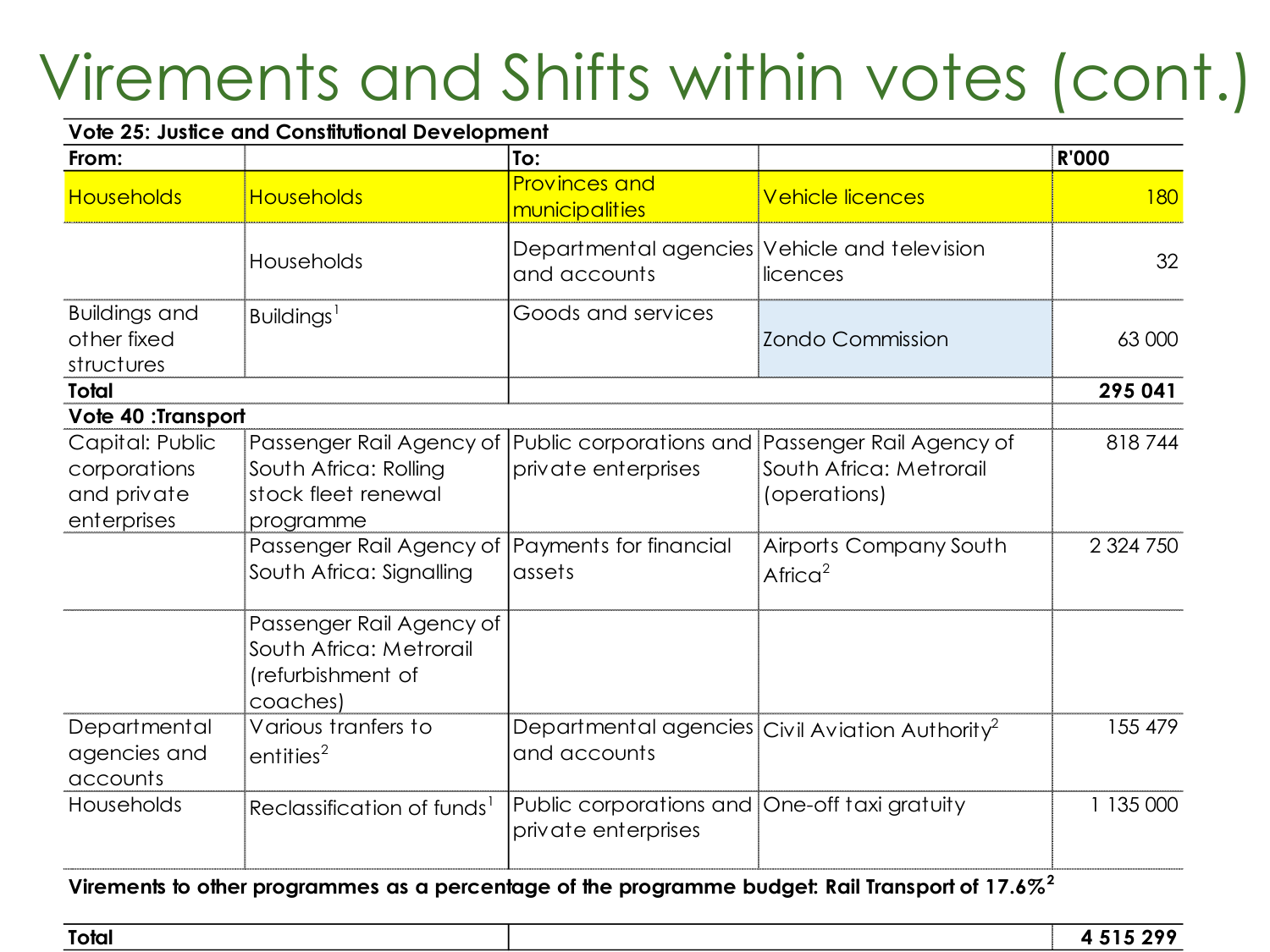## Division of Revenue

|                 | 2020/21 Main      |                |                | 2020/21 Adjusted  |
|-----------------|-------------------|----------------|----------------|-------------------|
| R'000           | <b>Allocation</b> | 1st Adjustment | 2nd Adjustment | <b>Allocation</b> |
| <b>National</b> | 152 839 556       | 32 180 670     | 14 337 867     | 199 358 093       |
| Provincial      | 538 471 528       |                | $-17754507$    | 520 717 021       |
| Local           | 74 683 326        | 11 000 000     |                | 85 683 326        |
| <b>TOTAL</b>    | 765 994 410       | 43 180 670     | $-3416640$     | l 805 758 440     |

- National share includes:
	- Conditional allocations to provincial and local spheres
	- General fuel levy sharing with metropolitan municipalities
	- Debt-service costs
	- The contingency reserve and provisional allocations
	- Changes to provincial allocations:
		- Additional allocations to support presidential employment initiative
		- Addition for assistance with food relief
		- Reductions to the wage bill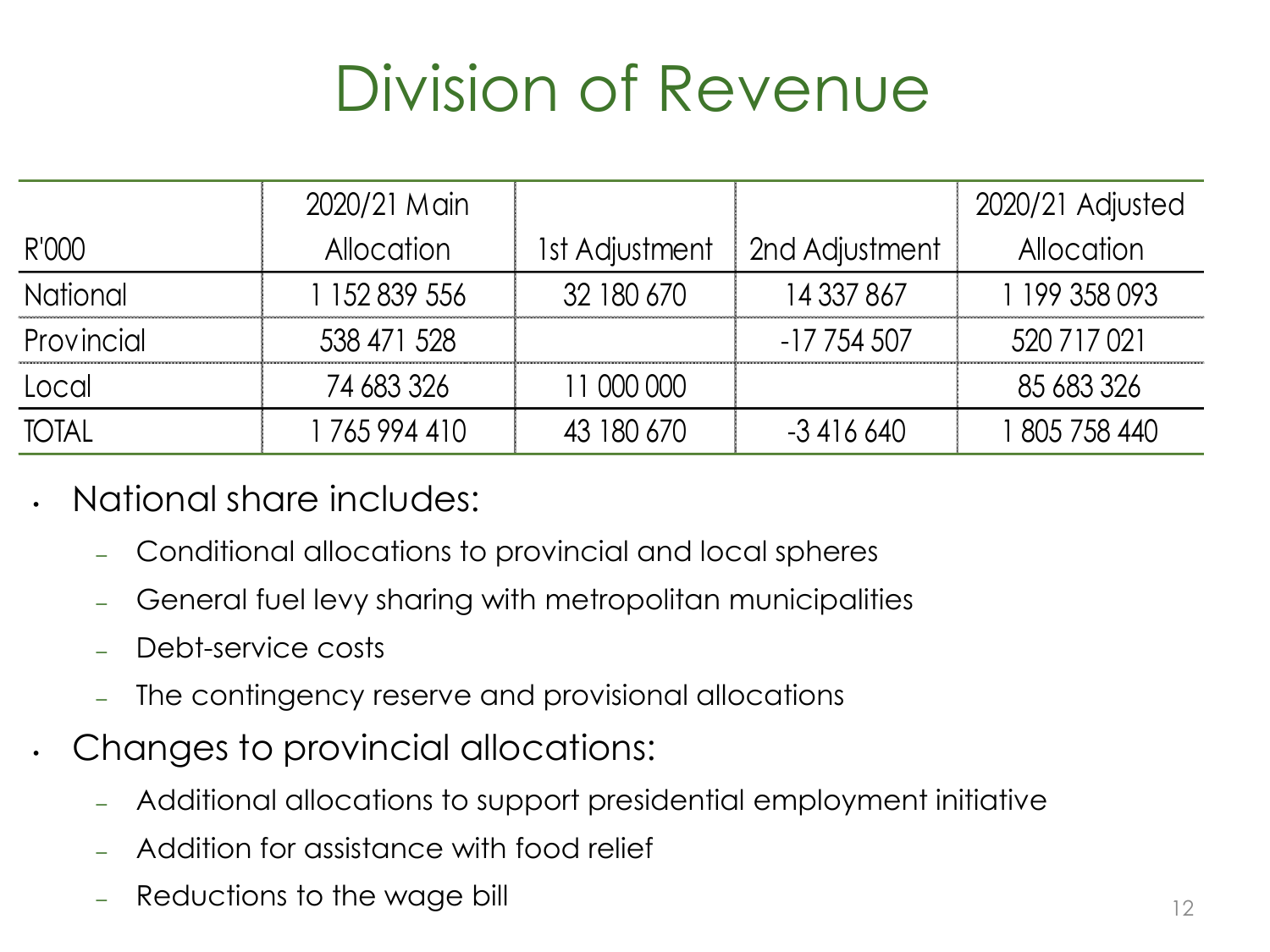## Changes to Provincial Equitable Share

- R25.3 billion is reduced from the provincial equitable share as part of the reduction of R37.8 billion to the growth of the public-service wage bill that was announced in the 2020 Budget for the 2020/21 financial year
- R7 billion added for the Presidential Employment Initiative
- R500 million for public food relief

| <b>R</b> million | 2020/21<br>Main<br><b>Budget</b> | <b>Wage Bill</b> | <b>Presidential Food</b><br>reduction Employment Relief |     | 2020/21<br>Total Adj. | 2020/21<br>Adjusted<br>budget | 2021/22<br>Estimate |
|------------------|----------------------------------|------------------|---------------------------------------------------------|-----|-----------------------|-------------------------------|---------------------|
| Eastern Cape     | 71415                            | $-3477$          | 1 191                                                   | 66  | $-2220$               | 69 195                        | 66799               |
| Free State       | 30017                            | $-1523$          | 412                                                     | 28  | $-1083$               | 28 9 34                       | 28 5 16             |
| Gauteng          | 112118                           | $-4998$          | 1086                                                    | 104 | $-3808$               | 108 310                       | 109 360             |
| KwaZulu-Natal    | 111 442                          | $-5362$          | 1424                                                    | 104 | $-3834$               | 107 608                       | 105 139             |
| Limpopo          | 62329                            | $-3076$          | 988                                                     | 58  | $-2030$               | 60 299                        | 58 915              |
| Mpumalanga       | 44 105                           | $-2000$          | 491                                                     | 41  | $-1468$               | 42 637                        | 42034               |
| Northern Cape    | 14 290                           | $-702$           | 148                                                     | 13  | $-540$                | 13749                         | 13662               |
| North West       | 37 548                           | $-1721$          | 445                                                     | 35  | $-1240$               | 36 307                        | 36 111              |
| Western Cape     | 55 208                           | $-2396$          | 814                                                     | 51  | $-1531$               | 53 677                        | 53 438              |
| <b>Total</b>     | 538 472                          | $-25253$         | 6999                                                    | 500 | $-17755$              | 520717                        | 513 973             |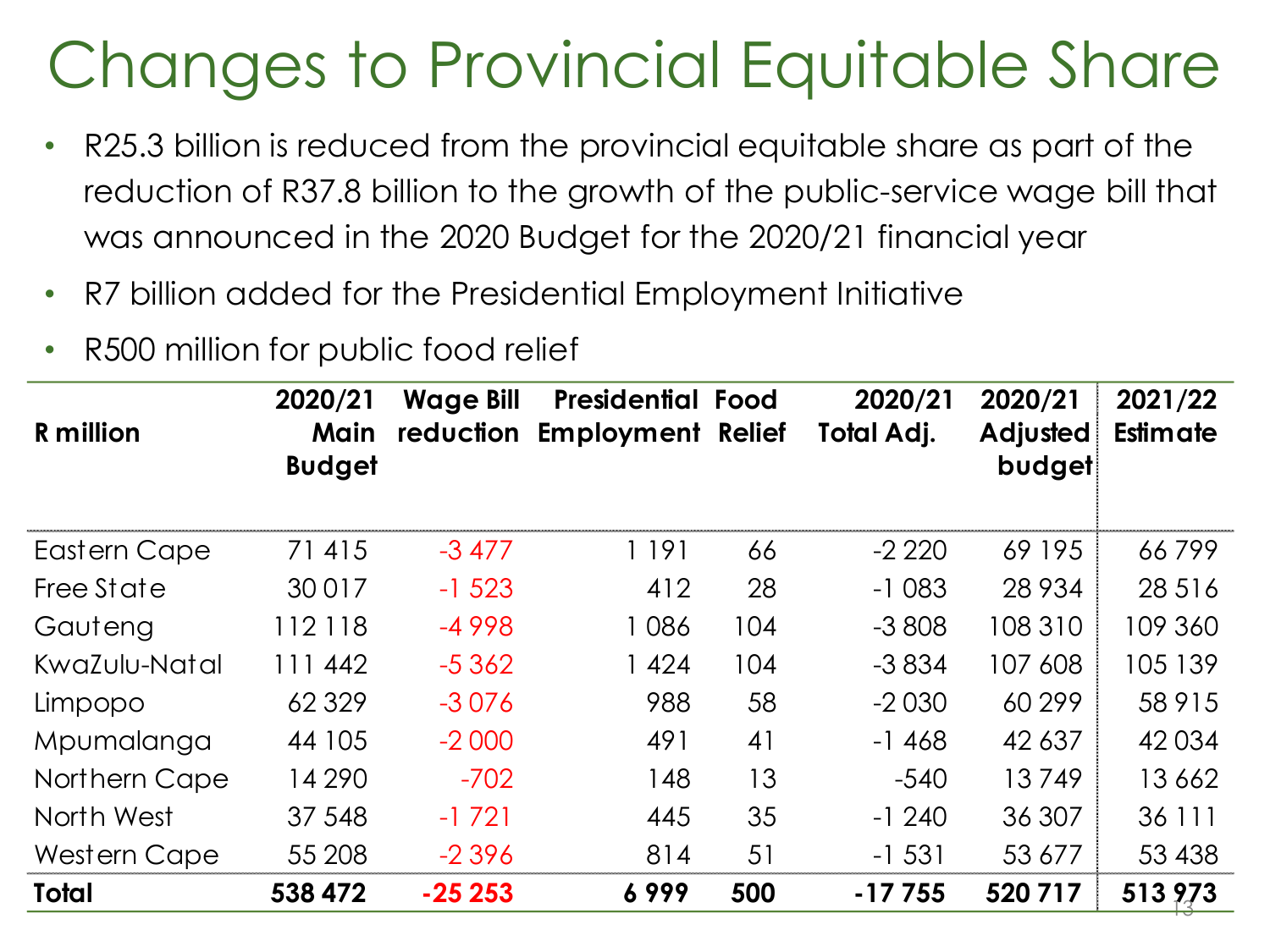## Changes to Provincial Government Conditional Grants

- R56 million is reduced from the national tertiary services grant
- R14 million is reduced from community library services grant
- R14 million is reduced from the comprehensive agricultural support programme grant
- R52 million is reduced from the health facility revitalisation grant
- R5 million is reduced from the ilima/letsema projects grant
- R980 000 is reduced from the land care programme grant
- R4 million is reduced from the mass participation and sport development
- R42 million is reduced from the national health insurance grant
- R37 million is reduced from the title deeds restoration grant
- R240 million is reduced from the national health insurance: indirect grant
- R273 million is reduced from the provincial emergency housing grant
- R138 million increase to the school infrastructure backlogs grant (nett effect)
- R155 million increase to the statutory human resources, training and development grant (nett effect)
- 14 • R11 million increase to the HIV, TB, malaria and community outreach (nett effect)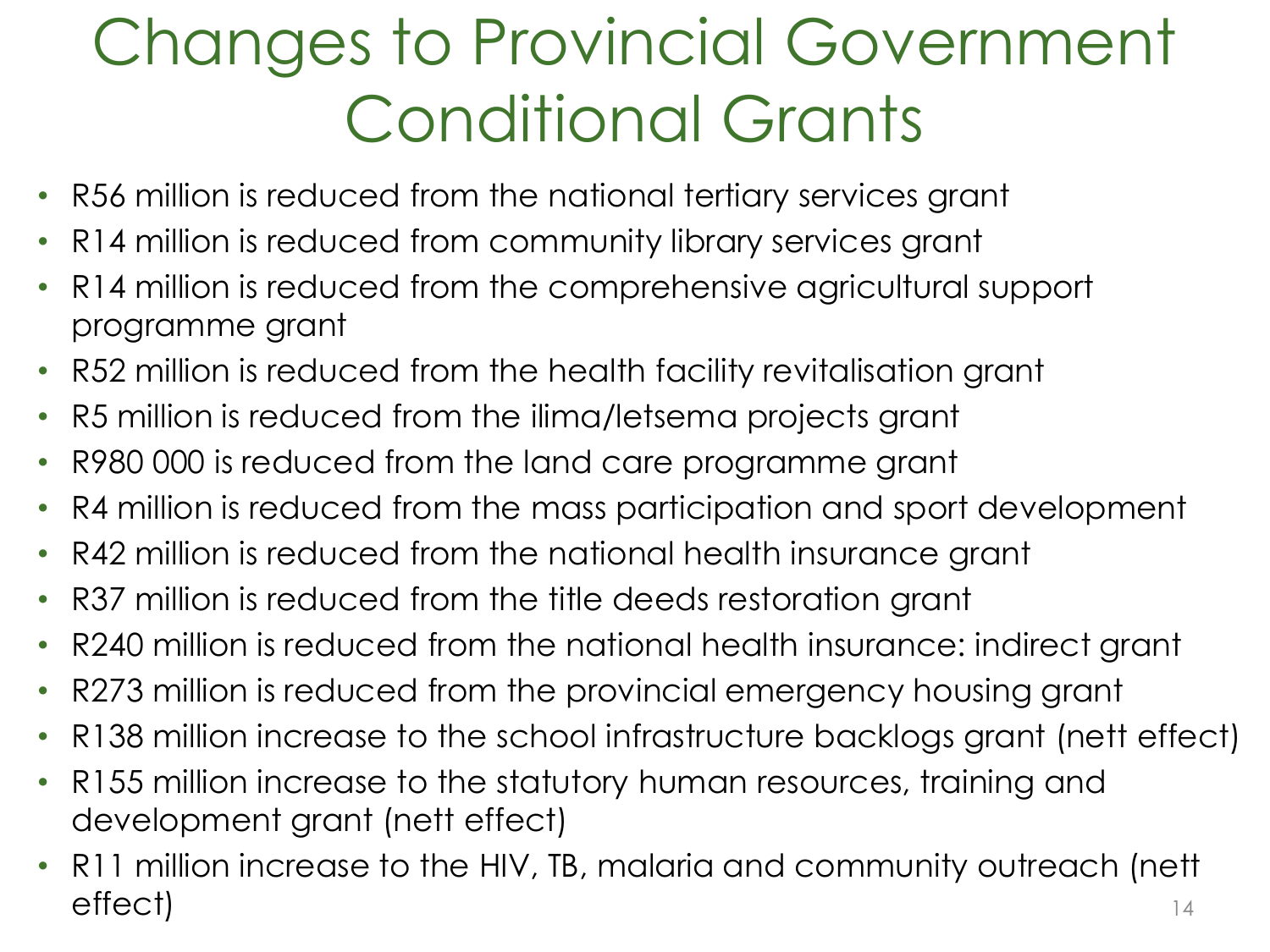## Changes to Local Government Conditional Grants

- Roll-over of funds:
	- R390 million for the urban settlements development grant in the Nelson Mandela Bay Metropolitan Municipality
	- R98 million for the public transport network grant to in Nelson Mandela Bay Metropolitan Municipality
	- R307 million for the regional bulk infrastructure grant for drought and COVID-19 water and sanitation interventions nation-wide
- Additional allocation for the water services infrastructure grant of R12 million
- R4 million is reduced from the integrated city development grant
- R2 million is reduced from the infrastructure skills development grant
- R12 million is reduced from the integrated urban development grant
- R180 million is reduced from the municipal infrastructure grant
- R12 million is reduced from the neighbourhood development partnership grant
- R253 million is reduced from the public transport network grant (nett: R154 million)
- R78 million is reduced from water services infrastructure grant
- R18 million is reduced from the integrated national electrification programme (Eskom) grant
- R55 million is reduced from regional bulk infrastructure grant  $\frac{15}{15}$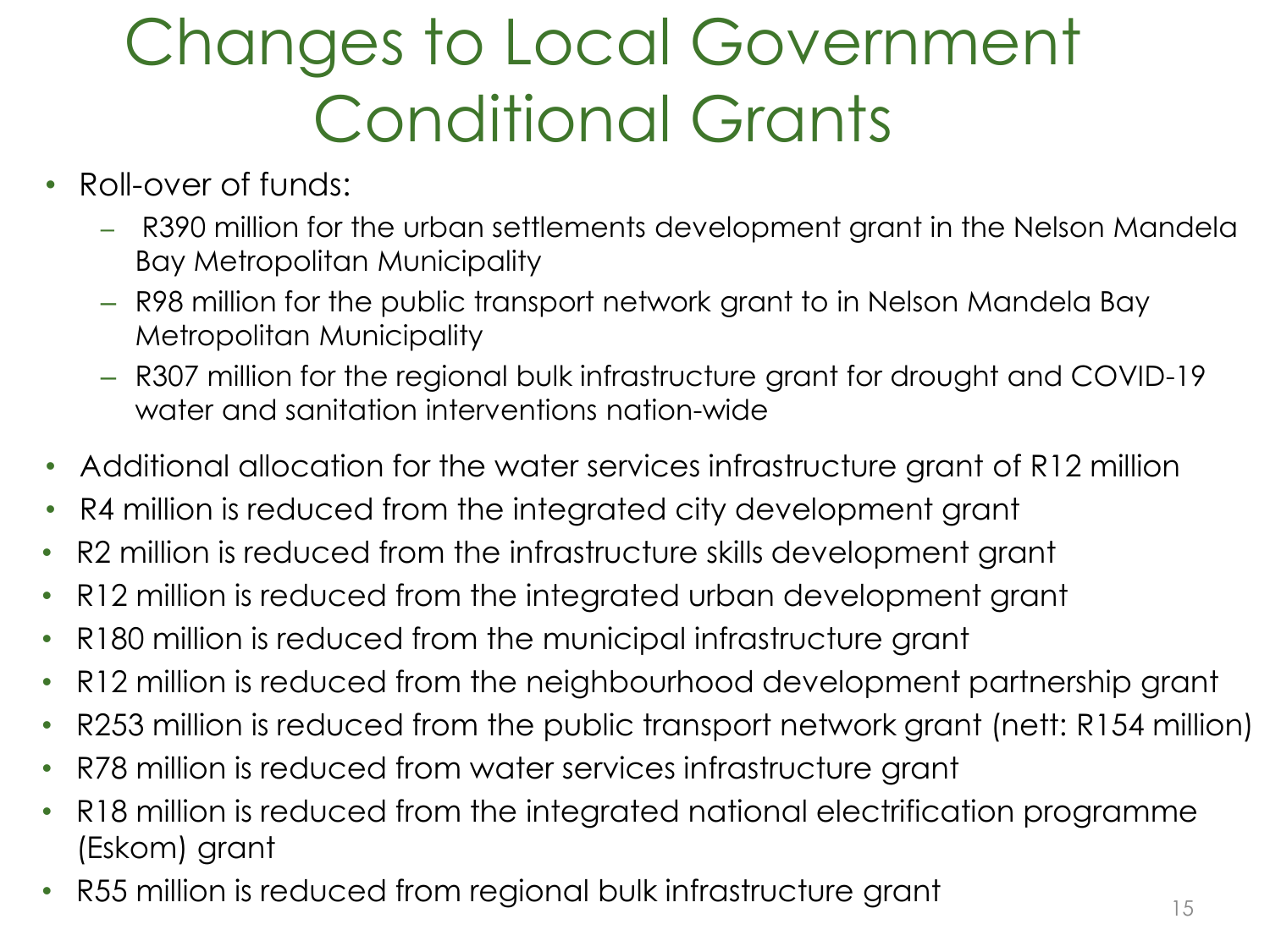## In summary

- Appropriations per vote has increased by R37.7 billion from R963.1 billion in the 2020 Budget to R1 025.3 billion in the Adjusted Appropriation
- Direct charges against the NRF has been reduced by R22. 2 billion
- Other provisional allocation were now appropriated, which result in a net increase from R1 766 billion in the estimates of national expenditure to R1 806 billion in the adjusted appropriations
- Main budget revenue was reduced from R1 397 billion in the estimates of national revenue to R1 098 billion in the adjusted appropriations, which together with additional spending requirements resulted in an estimated budget shortfall of R707 billion
- Virements and shifts between main divisions/programmes are also allowed during the adjustments appropriations process, of which a few has been identified that require Parliament's approval
- The adjustments also affected the division of revenue, which is now appropriated in the following manner:
	- National: 51.2% estimated at 49.2% in the 2020 Budget
	- Provincial: 39.9% estimated at 42.2% in the 2020 Budget
	- Local:  $8.9\%$  estimated at  $8.6\%$  in the 2020 Budget 16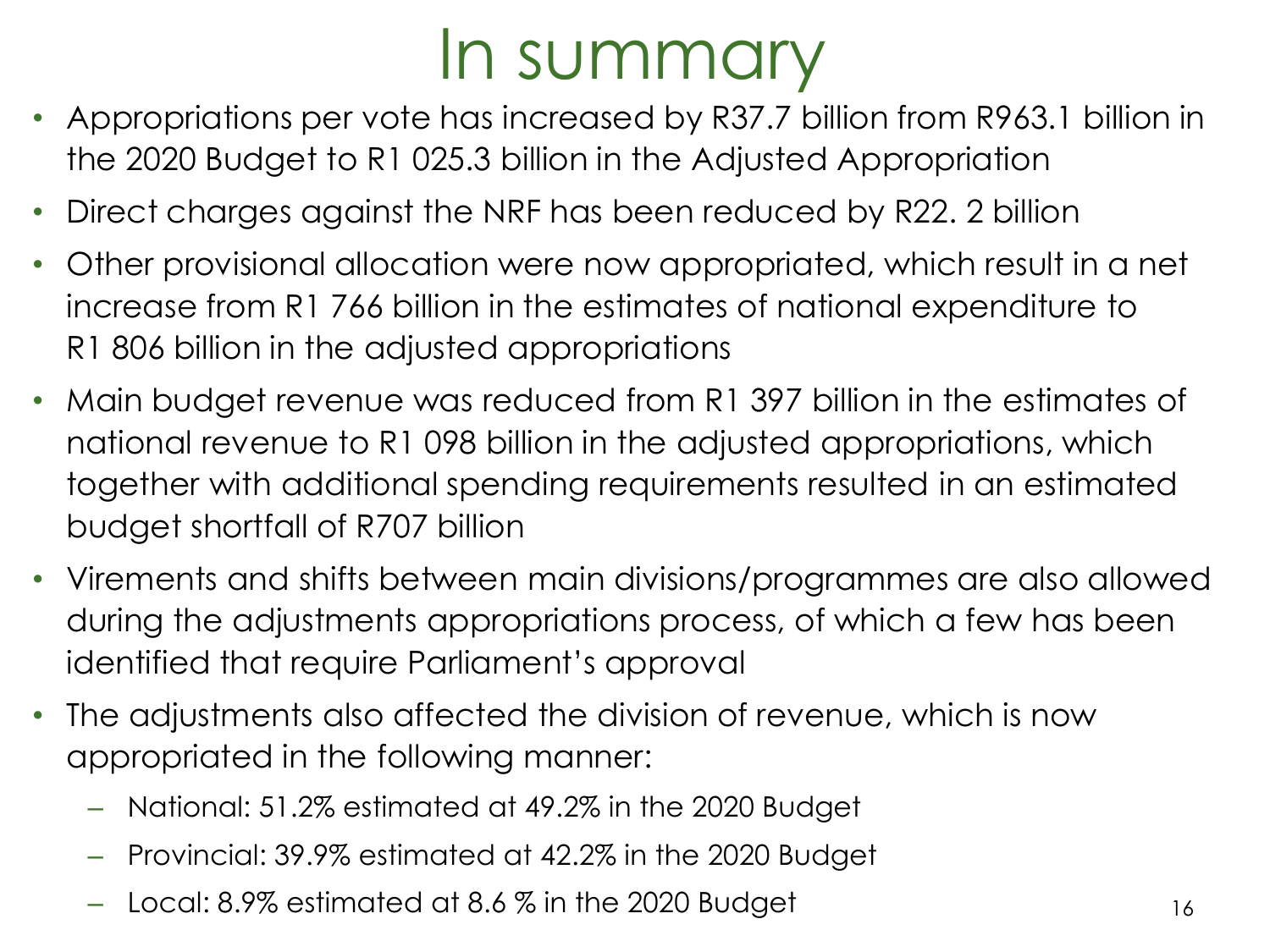# Additional Information on slides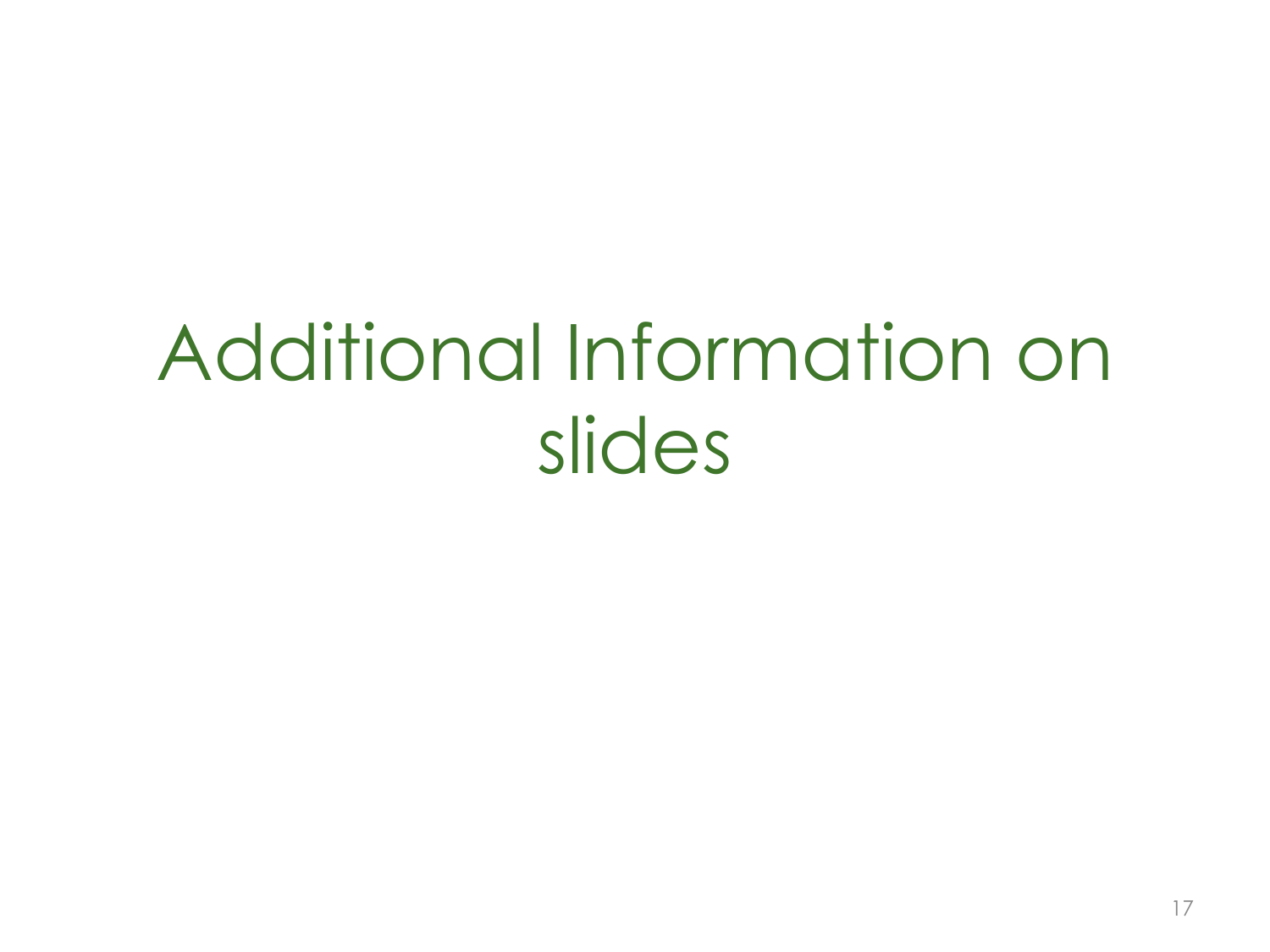### In-year spending adjustments

|                                                                 | <b>R</b> million |
|-----------------------------------------------------------------|------------------|
| Non-interest expenditure (2020 Budget Review)                   | 1 536 724        |
| 2020 special adjustments budget (SAB) net additions             | 36 006           |
| Revised non-interest expenditure (2020 SAB)                     | 1 572 731        |
| <b>COVID-19 fiscal relief package allocations</b>               | 19431            |
| <b>Employment creation</b>                                      | 12634            |
| Extension of special COVID-19 social relief of distress grant   | 6797             |
| Increases in allocations since 2020 SAB                         | 14 904           |
| South African Airways                                           | 10 500           |
| Rollovers                                                       | 1602             |
| Unforeseeable and unavoidable expenditure: Food relief          | 1 000            |
| Self-financing                                                  | 1 500            |
| ICASA for the licensing process of high-demand spectrum         | 85               |
| Land and Agricultural Development Bank of South Africa          | 74               |
| South African Express Airways SOC Ltd                           | 143              |
| Resources used to fund adjustments since 2020 SAB               | (33 286)         |
| Net of provisional allocations for COVID-19 fiscal relief       | (19575)          |
| Reductions to fund South African Airways allocation             | (6970)           |
| Drawdowns, suspensions and projected underspending <sup>2</sup> | (6740)           |
| Other adjustments <sup>3</sup>                                  | (1050)           |
| Revised non-interest expenditure (2020 MTBPS)                   | 1 572 731        |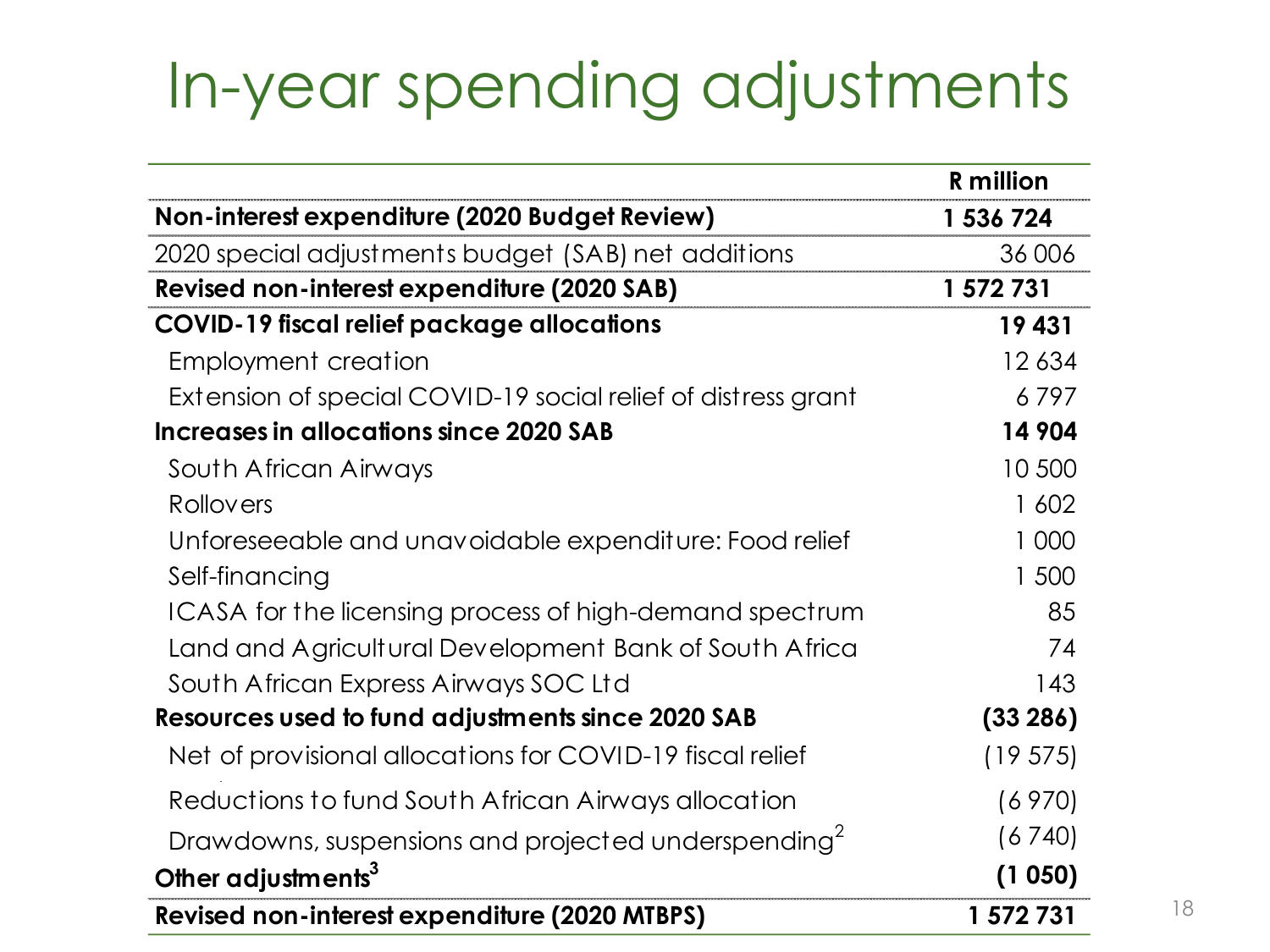| National departments administering conditional grants                          | <b>ES</b>     | <b>FS</b>     | <b>GT</b>     | <b>KZN</b>                                           | <b>LIM</b>    |
|--------------------------------------------------------------------------------|---------------|---------------|---------------|------------------------------------------------------|---------------|
|                                                                                | $\frac{0}{0}$ | $\frac{0}{0}$ | $\frac{0}{0}$ | $\frac{0}{0}$                                        | $\frac{0}{0}$ |
|                                                                                | <b>Actual</b> | <b>Actual</b> | <b>Actual</b> | <b>Actual</b>                                        | <b>Actual</b> |
| Schedule 5, Part A Grants <sup>2</sup> First Quarter 2020 expenditure          |               |               |               | Payments   Payments   Payments   Payments   Payments |               |
| Agriculture, Land Reform and Rural Development (Vote 29)                       | 2.1%          | 2.9%          | 1.8%          | 10.4%                                                | 7.8%          |
| (a) Comprehensive Agricultural Support Programme Grant                         | 2.2%          | 3.9%          | 2.4%          | 13.9%                                                | 8.4%          |
| (b) Ilima/Letsema Projects Grant                                               | 1.6%          | 0.7%          |               | 2.0%                                                 | 7.0%          |
| (c) Land Care Programme Grant: Poverty Relief and Infrastructure Development   | 1.0%          |               |               | 1.2%                                                 | 0.8%          |
| Sports, Arts and Culture (Vote 37)                                             | 9.9%          | 20.2%         | 1.3%          | 2.6%                                                 | 16.5%         |
| <b>Community Library Services Grant</b>                                        | 9.9%          | 20.2%         | 1.3%          | 2.6%                                                 | 16.5%         |
| <b>Basic Education (Vote 16)</b>                                               | 11.6%         | 19.8%         | 7.6%          | 6.1%                                                 | 7.2%          |
| (a) HIV and AIDS (Life Skills Education) Grant                                 | 4.9%          | 12.6%         | 1.9%          | 12.0%                                                | 2.2%          |
| (b) Learners with Profound Intellectual Disabilities Grant                     | 11.6%         | 18.7%         | 15.8%         | 14.6%                                                | 13.7%         |
| (c) Maths, Science and Technology Grant                                        | 0.0%          | 11.6%         | 1.2%          | 2.1%                                                 | 0.8%          |
| (d) National School Nutrition Programme Grant                                  | 12.3%         | 20.8%         | 7.9%          | 5.9%                                                 | 7.3%          |
| Health (Vote 18)                                                               | 23.4%         | 16.3%         | 17.4%         | 23.6%                                                | 20.8%         |
| (a) HIV, TB, Malaria and Community Outreach Grant                              | 26.7%         | 17.0%         | 17.8%         | 21.5%                                                | 21.8%         |
| (b) Health Facility Revitalisation Grant                                       | 10.1%         | 12.9%         | 11.5%         | 32.9%                                                | 14.0%         |
| (d) Statutory Human Resources, Training and Development Grant                  | 26.8%         | 21.5%         | 19.7%         | 26.1%                                                | 27.1%         |
| (e) National Health Insurance Grant                                            |               | 3.4%          | 22.3%         | 23.9%                                                | 64.5%         |
| Human Settlements (Vote 33)                                                    | 2.3%          | 6.6%          | 4.7%          | 4.5%                                                 | 3.7%          |
| (a) Human Settlements Development Grant                                        | 2.3%          | 6.8%          | 4.9%          | 4.7%                                                 | 3.8%          |
| (b) Title Deeds Restoriation Grant                                             | 1.0%          | 0.3%          | 0.0%          | 0.7%                                                 |               |
| <b>Public Works and Infrastructure (Vote 13)</b>                               | 8.7%          | 17.9%         | 8.1%          | 19.4%                                                | 20.5%         |
| (a) Expanded Public Works Programme Integrated Grant for Provinces             | 11.4%         | 20.1%         | 0.0%          | 18.6%                                                | 16.2%         |
| (b) Social Sector Expanded Public Works Programme Incentive Grant for Province | 3.3%          | 16.6%         | 16.5%         | 20.5%                                                | 22.3%         |
| <b>Social Development (Vote 19)</b>                                            | 0.7%          | 6.1%          | 19.4%         | 11.0%                                                | 18.5%         |
| Early Childhood Development Grant                                              | 0.7%          | 6.1%          | 19.4%         | 11.0%                                                | 18.5%         |
| <b>Sports, Arts and Culture (Vote 37)</b>                                      | 1.0%          | 7.6%          | 6.0%          | 2.1%                                                 | 7.5%          |
| Mass Participation and Sport Development Grant                                 | 1.0%          | 7.6%          | 6.0%          | 2.1%                                                 | 7.5%          |
| <b>Sub-Total</b>                                                               | 14.2%         | 13.6%         | 11.9%         | 16.0%                                                | 13.9%         |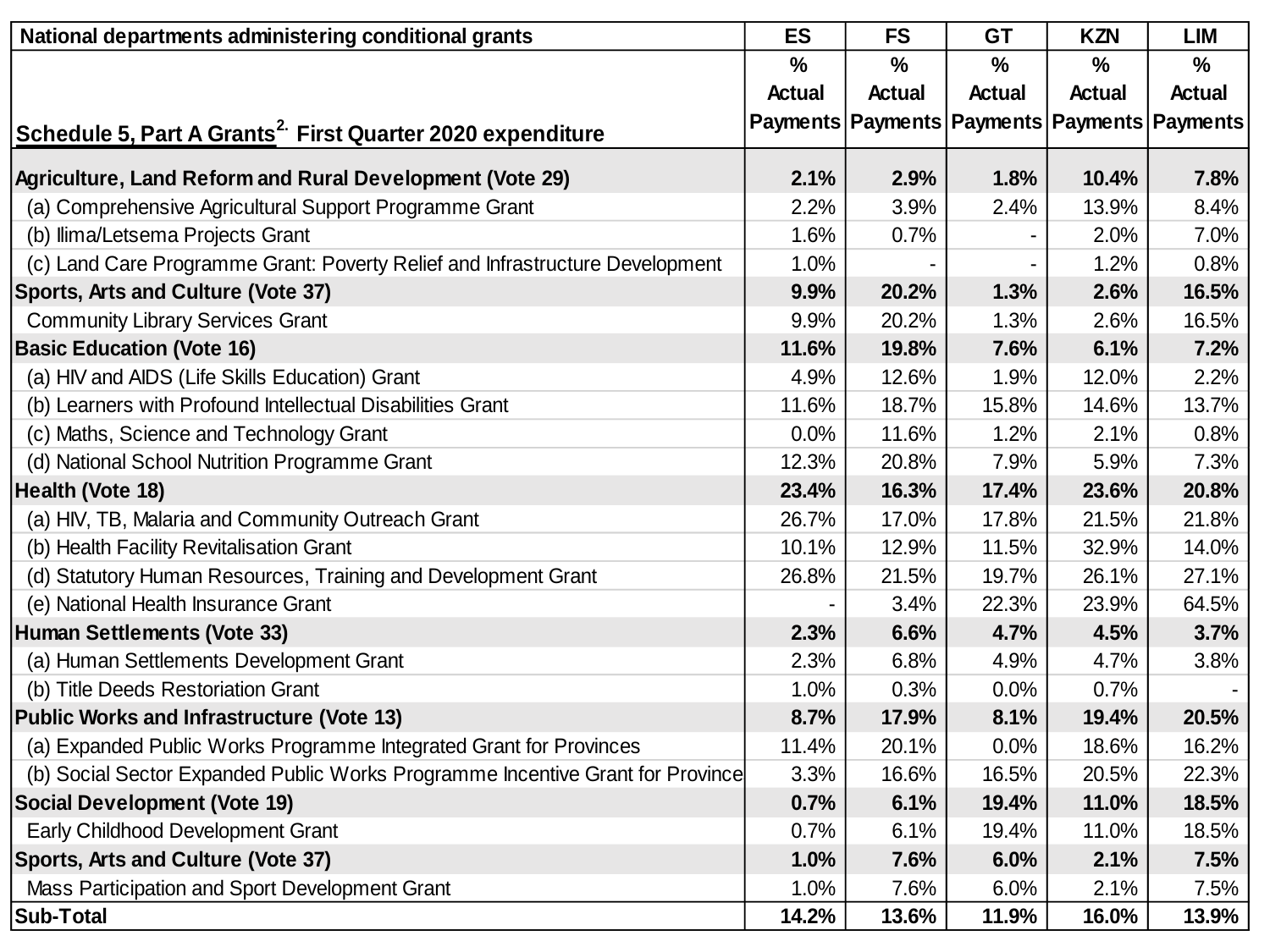| National departments administering conditional grants                          | <b>MPU</b>    | <b>NC</b>     | <b>NW</b>     | <b>WC</b>                                 |
|--------------------------------------------------------------------------------|---------------|---------------|---------------|-------------------------------------------|
|                                                                                | $\frac{0}{0}$ | $\frac{1}{2}$ | %             | $\%$                                      |
|                                                                                | <b>Actual</b> | <b>Actual</b> | <b>Actual</b> | <b>Actual</b>                             |
| Schedule 5, Part A Grants <sup>2</sup> First Quarter 2020 expenditure          |               |               |               | Payments   Payments   Payments   Payments |
|                                                                                |               |               |               |                                           |
| Agriculture, Land Reform and Rural Development (Vote 29)                       | 4.9%          | 8.6%          | 0.9%          | 2.1%                                      |
| (a) Comprehensive Agricultural Support Programme Grant                         | 6.1%          | 11.8%         | 1.2%          | 1.8%                                      |
| (b) Ilima/Letsema Projects Grant                                               | 2.4%          | 3.5%          |               | 3.1%                                      |
| (c) Land Care Programme Grant: Poverty Relief and Infrastructure Development   | 0.6%          |               | 2.6%          | 0.1%                                      |
| Sports, Arts and Culture (Vote 37)                                             | 32.1%         | 13.2%         | 13.9%         | 0.5%                                      |
| <b>Community Library Services Grant</b>                                        | 32.1%         | 13.2%         | 13.9%         | 0.5%                                      |
| <b>Basic Education (Vote 16)</b>                                               | 7.6%          | 16.2%         | 12.3%         | 6.4%                                      |
| (a) HIV and AIDS (Life Skills Education) Grant                                 | 1.3%          | 17.3%         | 3.6%          | 19.2%                                     |
| (b) Learners with Profound Intellectual Disabilities Grant                     | 14.5%         | 26.1%         | 16.0%         | 17.6%                                     |
| (c) Maths, Science and Technology Grant                                        | 2.0%          | 3.9%          | 2.5%          | 5.6%                                      |
| (d) National School Nutrition Programme Grant                                  | 7.8%          | 17.1%         | 13.2%         | 5.1%                                      |
| Health (Vote 18)                                                               | 9.7%          | 10.6%         | 19.2%         | 23.5%                                     |
| (a) HIV, TB, Malaria and Community Outreach Grant                              | 8.8%          | 14.0%         | 22.6%         | 19.1%                                     |
| (b) Health Facility Revitalisation Grant                                       | 9.1%          | 3.0%          | 13.6%         | 32.5%                                     |
| (d) Statutory Human Resources, Training and Development Grant                  | 22.9%         | 19.0%         | 7.8%          | 25.7%                                     |
| (e) National Health Insurance Grant                                            |               |               | 13.7%         | 21.1%                                     |
| Human Settlements (Vote 33)                                                    | 11.6%         | 12.8%         | 4.3%          | 24.2%                                     |
| (a) Human Settlements Development Grant                                        | 11.9%         | 13.3%         | 4.4%          | 25.0%                                     |
| (b) Title Deeds Restoriation Grant                                             | 1.8%          |               | 0.1%          | 0.2%                                      |
| <b>Public Works and Infrastructure (Vote 13)</b>                               | 16.1%         | 14.3%         | 4.5%          | 21.5%                                     |
| (a) Expanded Public Works Programme Integrated Grant for Provinces             | 15.5%         | 11.6%         | 1.7%          | 28.6%                                     |
| (b) Social Sector Expanded Public Works Programme Incentive Grant for Province | 16.6%         | 16.8%         | 7.4%          | 17.1%                                     |
| <b>Social Development (Vote 19)</b>                                            | 8.0%          | 4.6%          | 1.4%          | 11.4%                                     |
| <b>Early Childhood Development Grant</b>                                       | 8.0%          | 4.6%          | 1.4%          | 11.4%                                     |
| Sports, Arts and Culture (Vote 37)                                             | 19.1%         | 2.7%          |               | 1.2%                                      |
| Mass Participation and Sport Development Grant                                 | 19.1%         | 2.7%          |               | 1.2%                                      |
| <b>Sub-Total</b>                                                               | 10.4%         | 11.5%         | 12.3%         | 20.7%                                     |